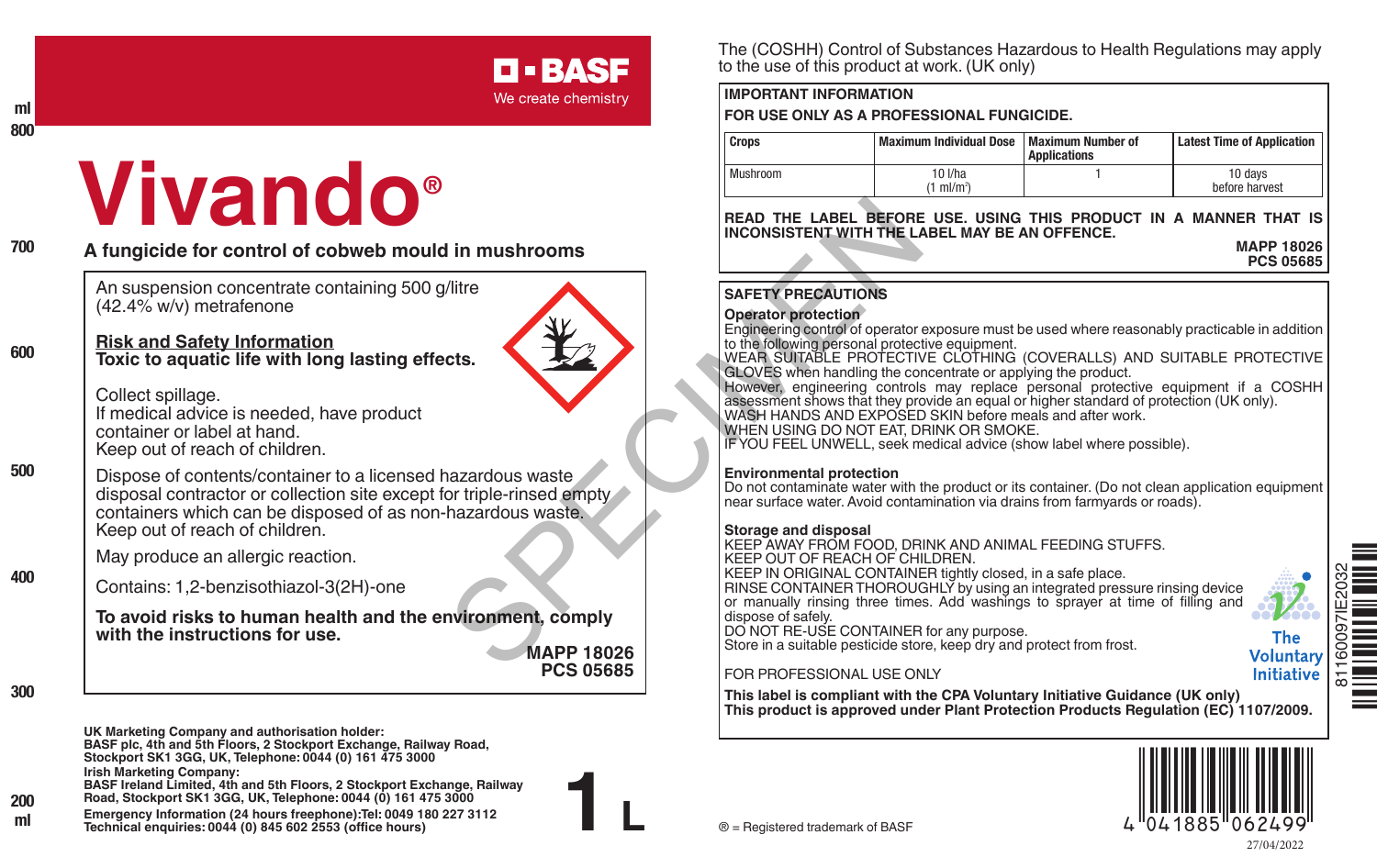#### **DIRECTIONS FOR USE**

IMPORTANT: This information is approved as part of the Product Label. All instructions within this section must be read carefully in order to obtain safe and successful use of this product.

#### **Restrictions/Warnings**

For professional use only.

This product must only be used where the spent mushroom compost will be disposed of on land at a maximum rate of 50 tonnes/hectare/year.

#### **Disease control**

Vivando is a fungicide for the control of cobweb (caused by *Dactylium dendroides*) in mushrooms.

#### **Resistance Management**

| ____ | . . | $- - - - -$<br>′''∽<br>________ |
|------|-----|---------------------------------|
|      |     |                                 |

Vivando contains the fungicide metrafenone.

Vivando should be applied according to the manufacturer's recommended dose rate and instructions for the target crop and disease.

The efficacy of this product may be reduced if strains of *Dactylium dendroides* which are resistant or less sensitive occur at any time.

#### **Crop Specific Information**

#### **Mushrooms**

For the control of cobweb (caused by *Dactylium dendroides*), apply Vivando at a dose rate of 1 ml product per m2 to the surface of the casing soil at the start of fruit yield.

The recommended spray water volume for the application is 150 ml/m<sup>2</sup>.

Treated crops should not be re-entered until spray deposits have completely dried.

A minimum of 10 days must elapse between application and harvest.

For technical advice contact your distributor, local BASF representative, the BASF Technical Services Hotline: 00 44 (0)845 602 2553 or visit our website at www.agricentre.basf.co.uk (UK) or www.agricentre.basf.ie (Ireland).

#### **Mixing and Application**

#### **Mixing**

Never prepare more spray solution than is required.

Three quarters fill the tank with clean water and start the agitation. To ensure thorough mixing of the product, invert the container several times before opening. Add the required quantity of Vivando to the spray tank while re-circulating. Add the remainder of the water and continue agitation until spraying is completed.

When tank mixes are to be used, take due note of any instructions given as to the order of mixing. Each product should be added separately to the spray tank and fully dispersed before the addition of any further product(s).

This product may only be used in a tank mix or in sequence with other products when these uses comply with the label recommendations of every product in the tank mix/sequence.

All tank mixes should be used immediately after mixing.

On emptying the container, rinse container thoroughly by using an integrated pressure rinsing device or manually rinsing three times. Add washings to sprayer at time of filling and dispose of container safely.

#### **Application**

Apply as a FINE or MEDIUM spray, as defined by BCPC.

#### **Sprayer cleaning**

After spraying, thoroughly clean and flush out application machinery with a minimum of three rinses.

#### **The following does not form part of the product label under the Plant Protection Product Regulations 1107/2009.**

With many products there is a general risk of resistance developing to the active ingredients. For this reason a change in activity cannot be ruled out. It is generally impossible to predict with certainty how resistance may develop because there are so many crop and use connected ways of influencing this. We therefore have to exclude liability for damage or loss attributable to any such resistance that may develop. To help minimise any loss in activity the BASF recommended rate should in all events be adhered to. When tank mixes are to be used, to<br>actylium dendroides) in mushrooms.<br>
This product may only be used in a<br>
of any further product should be added sep<br>
of any further product may only be used in a<br>
All tank mixes should be

Numerous, particularly regional or regionally attributable, factors can influence the activity of the product. Examples include weather and soil conditions, crop plant varieties, crop rotation, treatment times, application amounts, admixture with other products, appearance of organisms resistant to active ingredients and spraying techniques. Under particular conditions a change in activity or damage to plants cannot be ruled out. The manufacturer or supplier is therefore unable to accept any liability in such circumstances. All goods supplied by us are of high grade and we believe them to be suitable, but as we cannot exercise control over their mixing or use or the weather conditions during and after application, which may affect the performance of the material, all conditions and warranties, statutory or otherwise, as to the quality or fitness for any purpose of our goods are excluded and no responsibility will be accepted by us for any damage or injury whatsoever arising from their storage, handling, application or use; but nothing should be deemed to exclude or restrict any liability upon us which cannot be excluded or restricted under the provisions of any applicable law.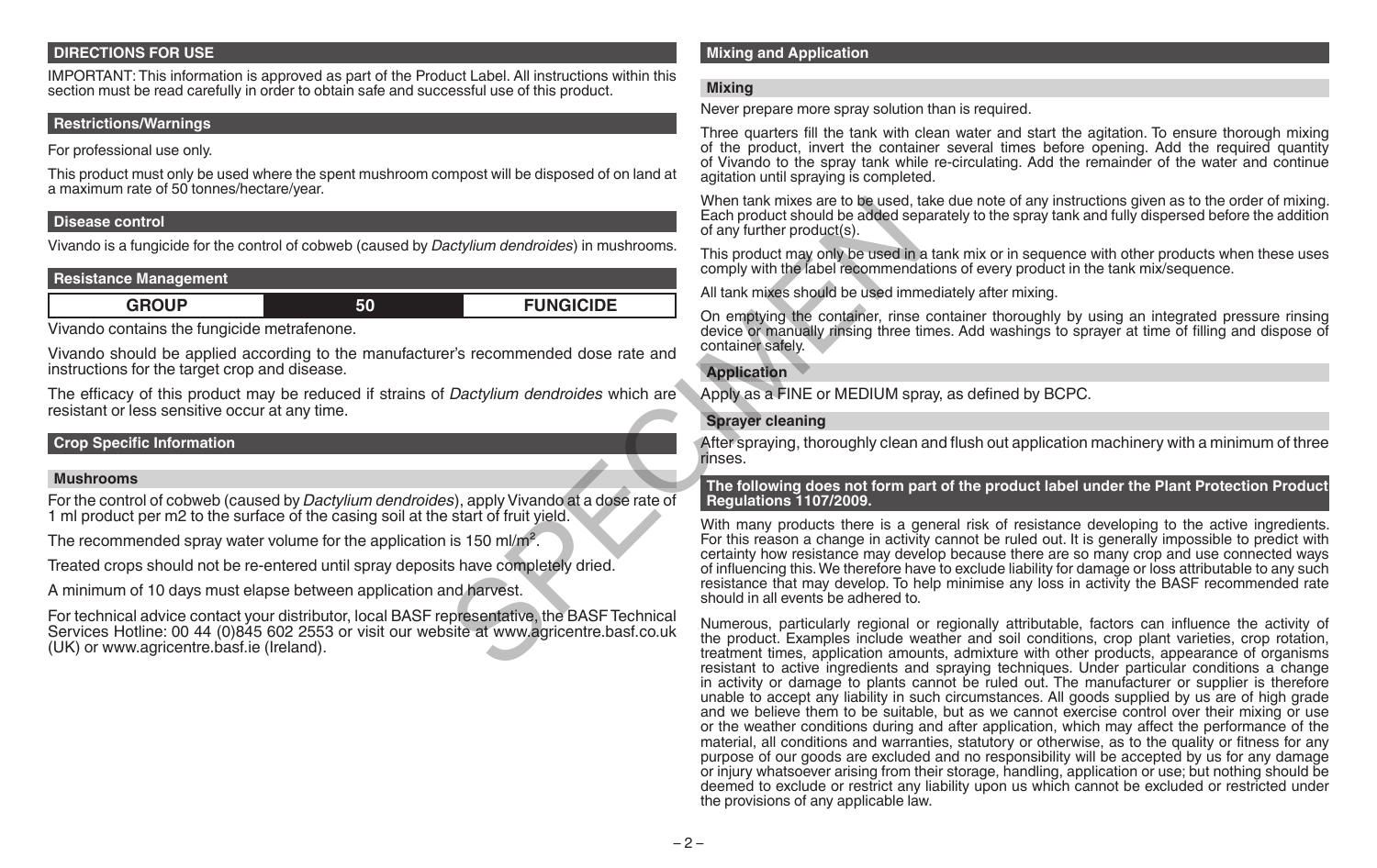#### **Section 6 of the Health and Safety at Work Act**

#### **Additional Product Safety Information (UK only).**

The product label provides information on a specific pesticidal use of the product; do not use<br>otherwise, unless you have assessed any potential hazard involved, the safety measures required<br>and that the particular use has Protection Products Regulations.

The information on this label is based on the best available information including data from test results.

#### **UK Safety Data Sheet**

To access the Safety Data Sheet for this product scan the QR code or use the weblink below:



http://www.agricentre.basf.co.uk/Vivando/MSDS

Alternatively, contact your supplier.

#### **Ireland Safety Data Sheet**

To access the Safety Data Sheet for this product scan the QR code or use the weblink below: code or use the weblink below:<br>Code or use the weblink below:<br>Code or use the weblink below:



http://www.agricentre.basf.ie/Vivando-IE/MSDS

Alternatively, contact your supplier.